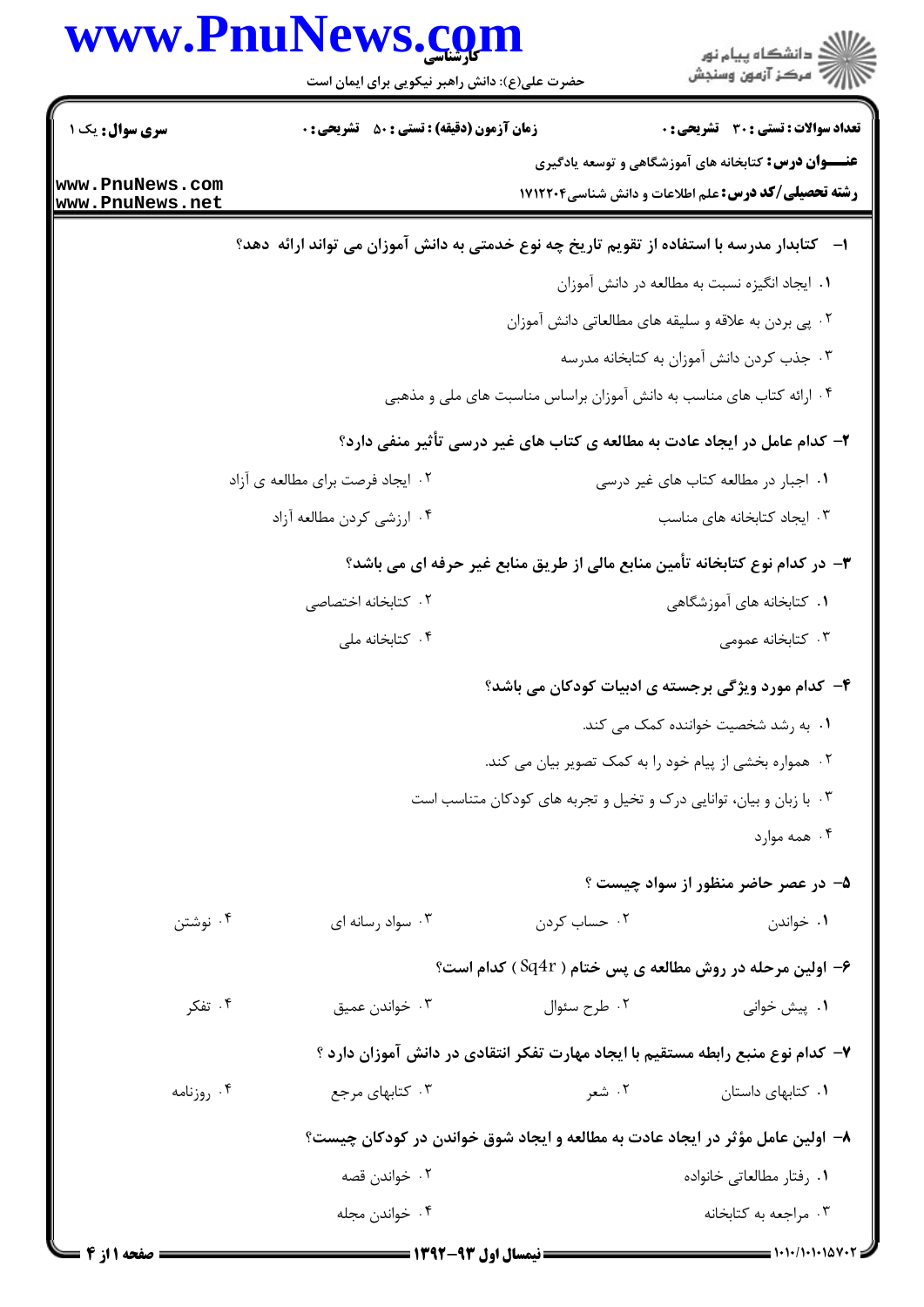|                                    | حضرت علی(ع): دانش راهبر نیکویی برای ایمان است                                                                  |                                                                              | ڪ دانشڪاه پيام نور<br>//> مرڪز آزمون وسنجش                                                                                |  |
|------------------------------------|----------------------------------------------------------------------------------------------------------------|------------------------------------------------------------------------------|---------------------------------------------------------------------------------------------------------------------------|--|
| سری سوال : ۱ یک                    | <b>زمان آزمون (دقیقه) : تستی : 50 ٪ تشریحی : 0</b>                                                             |                                                                              | تعداد سوالات : تستي : 30 ٪ تشريحي : 0                                                                                     |  |
| www.PnuNews.com<br>www.PnuNews.net |                                                                                                                |                                                                              | <b>عنـــوان درس:</b> کتابخانه های آموزشگاهی و توسعه یادگیری<br><b>رشته تحصیلی/کد درس:</b> علم اطلاعات و دانش شناسی1۷۱۲۲۰۴ |  |
|                                    | ۹– کدام یک از منابع موجود در کتابخانه های آموزشگاهی تنها مورد استفاده ی معلمان مدرسه می باشد؟                  |                                                                              |                                                                                                                           |  |
|                                    | ۰۲ کتابهایی در زمینه ی روش تدریس                                                                               |                                                                              | ٠١ كتابهاي مرجع                                                                                                           |  |
|                                    | ۰۴ کتابهای کمک درسی                                                                                            |                                                                              | ۰۳ کتابهای داستان و رمان                                                                                                  |  |
|                                    |                                                                                                                | ∙ا− مهم ترین محل تأمین بودجه ی مدارس و کتابخانه های آموزشگاهی کدام مورد است؟ |                                                                                                                           |  |
|                                    | ۰۲ دانش آموزان                                                                                                 |                                                                              | ۰۱ شهرداری ها                                                                                                             |  |
|                                    | ۰۴ کتابخانه ی ملی                                                                                              |                                                                              | ۰۳ وزارت آموزش و پرورش                                                                                                    |  |
|                                    | 1۱– مجموعه مهارت هایی که در ارزیابی اطلاعات و نظریات به شکلی منظم، هدفمند و کار آمد به دانش آموز کمک می کند چه |                                                                              | نام دارد؟                                                                                                                 |  |
| ۰۴ مطالعه ی مستقل                  | ۰۳ مهارت خواندن                                                                                                | ۰۲ سواد اطلاعاتی                                                             | ۰۱ تفکر انتقادی                                                                                                           |  |
|                                    | ۱۲– اولین مکانی که کتابخانه های آموزشگاهی در ایران پس از ورود اسلام در آن ۱یجاد شد کدام مورد می با شد؟         |                                                                              |                                                                                                                           |  |
| ۰۴ کاخ ها                          | ۰۳ دانشگاه ها                                                                                                  | ۰۲ مساجد                                                                     | ۰۱ مدارس                                                                                                                  |  |
|                                    | ۱۳– تأسیس کدام کتابخانه در زمان قاجار نقطه ی عطفی در تاریخ آموزش و پرورش ایران است؟                            |                                                                              |                                                                                                                           |  |
|                                    | ۰۲ کتابخانه ی مدرسه ی صدر تهران                                                                                |                                                                              | ٠١ كتابخانه ي دارالفنون                                                                                                   |  |
|                                    | ۰۴ کتابخانه ی مدرسه ایلچی اصفهان                                                                               |                                                                              | ۰۳ کتابخانه ی مدرسه ی مروی                                                                                                |  |
|                                    | ۱۴– در قاره ی آسیا کدام کشور از نظر ایجاد کتابخانه های آموزشگاهی در بهترین موقعیت قرار دارد ؟                  |                                                                              |                                                                                                                           |  |
| ۰۴ ژاپن                            | ۰۳ کره جنوبی                                                                                                   | ۰۲ تايلند                                                                    | ۰۱ ایران                                                                                                                  |  |
|                                    |                                                                                                                | ۱۵- اساسی ترین اقدام وزارت آموزش و پرورش در ترویج فرهنگ مطالعه چیست؟         |                                                                                                                           |  |
|                                    | ۰۲ توجه به سرمایه های فیزیکی                                                                                   |                                                                              | ٠١ سرمايه گذاري براي نيروي انساني                                                                                         |  |
|                                    | ۰۴ توجه به فضای آموزشی                                                                                         |                                                                              | ۰۳ توجه به بودجه                                                                                                          |  |
|                                    | ۱۶- کدام مورد نمی تواند به عنوان معیاری برای شناخت رغبت های مطالعاتی دانش آموزان محسوب شود؟                    |                                                                              |                                                                                                                           |  |
|                                    | ۰۲ واکنش های دانش آموز در مورد یک موضوع یا فعالیت                                                              |                                                                              | ۰۱ نوع رسم ونقاشی دانش آموز                                                                                               |  |
|                                    | ۰۴ انواع اسباب بازی های دانش آموز                                                                              |                                                                              | ۰۳ میزان پیشرفت تحصیلی دانش آموز                                                                                          |  |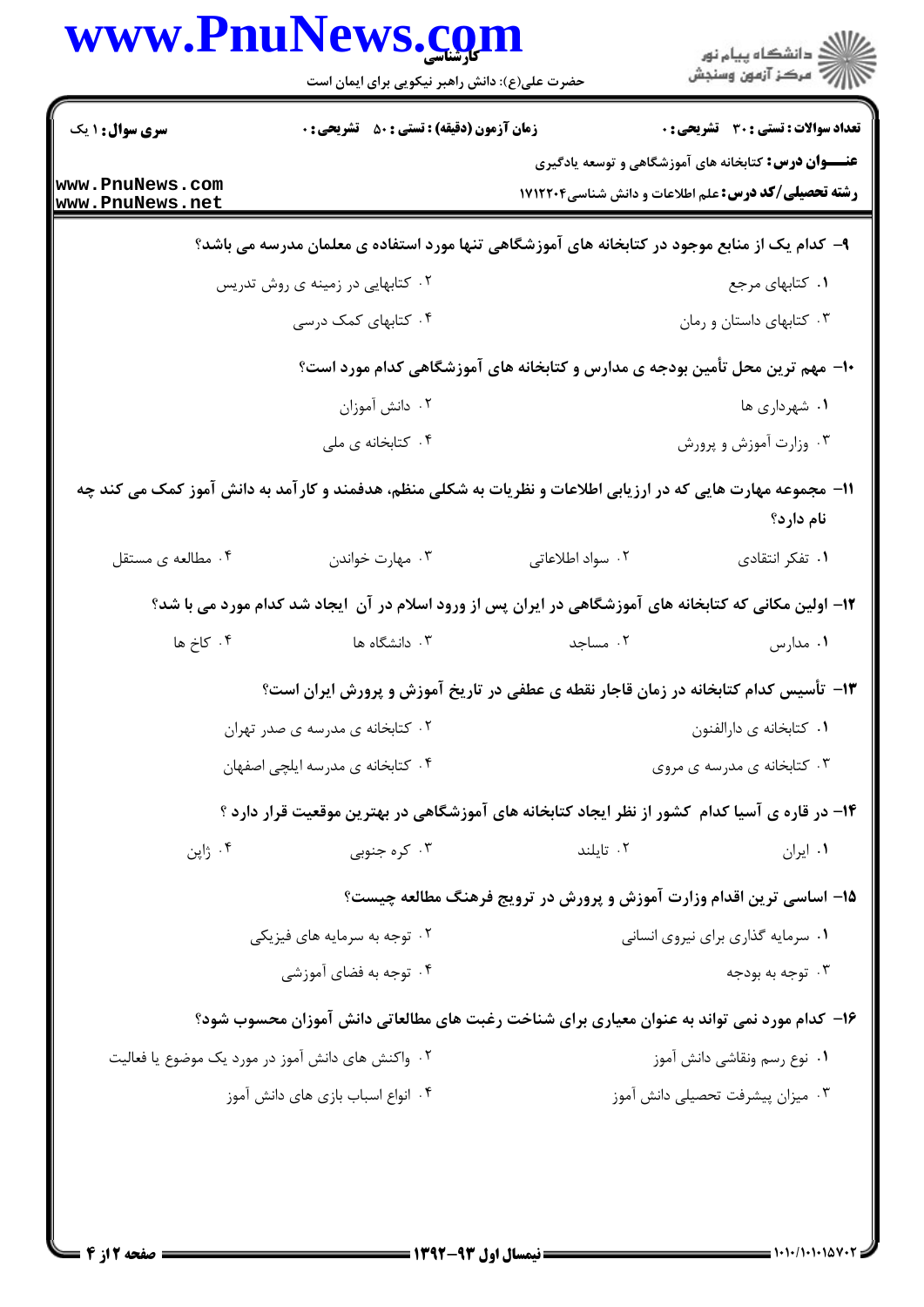| www.PnuNews.com                    | حضرت علی(ع): دانش راهبر نیکویی برای ایمان است                                                                   |                                                                  | ِ<br>∭ دانشڪاه پيام نور<br>∭ مرڪز آزمون وسنڊش                                                                             |
|------------------------------------|-----------------------------------------------------------------------------------------------------------------|------------------------------------------------------------------|---------------------------------------------------------------------------------------------------------------------------|
| <b>سری سوال :</b> ۱ یک             | <b>زمان آزمون (دقیقه) : تستی : 50 ٪ تشریحی : 0</b>                                                              |                                                                  | <b>تعداد سوالات : تستی : 30 ٪ تشریحی : 0</b>                                                                              |
| www.PnuNews.com<br>www.PnuNews.net |                                                                                                                 |                                                                  | <b>عنـــوان درس:</b> کتابخانه های آموزشگاهی و توسعه یادگیری<br><b>رشته تحصیلی/کد درس:</b> علم اطلاعات و دانش شناسی1۷۱۲۲۰۴ |
|                                    | ۱۷– کدام روش تدریس کمتر از سایر روش ها، انگیزه ی خواندن و مطالعه در دانش آموزان ایجاد می کند؟                   |                                                                  |                                                                                                                           |
|                                    | ۰۲ روش سخنرانی                                                                                                  |                                                                  | ۰۱ روش تدریس مباحثه ای                                                                                                    |
|                                    | ۰۴ روش مطالعه مستقل                                                                                             |                                                                  | ۰۳ روش پژوهش گروهی                                                                                                        |
|                                    |                                                                                                                 |                                                                  | ۱۸– اولین عاملی که در ایجاد انگیزه مطالعه در کودک و نوجوان نقش دارد کدام است؟                                             |
| ۰۴ دانشگاه                         | ۰۳ جامعه                                                                                                        | ۰۲ نظام آموزشی                                                   | ۰۱ خانواده                                                                                                                |
|                                    |                                                                                                                 |                                                                  | ۱۹- عمر متوسط وسایل معمول کتابخانه ای به چه میزان می باشد ؟                                                               |
| ۴۰ . ۴۰ الی ۵۰ سال                 | ۰۰ ۱۰ الی ۱۵ سال                                                                                                | ۰۲ ۲ الی ۳ سال                                                   | ۰۱ ۲۵ الی ۳۰ سال                                                                                                          |
|                                    | +۲- کدام مورد موجب می شود که دانش آموزان در تمام ساعات کار دبستان، به منابع دسترسی داشته باشند؟                 |                                                                  |                                                                                                                           |
|                                    | ۰۲ استفاده از نماز خانه مدرسه به عنوان کتابخانه                                                                 |                                                                  | ۰۱ کتابخانه سیار در مدرسه                                                                                                 |
|                                    | ۰۴ استفاده از کتابخانه مرکزی                                                                                    |                                                                  | ۰۳ کتابخانه کلاسی                                                                                                         |
|                                    | <b>۲۱</b> - بهترین و مناسب ترین زمان برای ایجاد عادت به مطالعه در دانش آموزان چه دوره ای می باشد؟               |                                                                  |                                                                                                                           |
| ۰۴ دوره پیش دانشگاهی               | ۰۳ دوره ی دبیرستان                                                                                              | ۰۲ دوره ی راهنمایی                                               | ۰۱ دوره ی ابتدایی                                                                                                         |
|                                    |                                                                                                                 |                                                                  | ۲۲– کدام مورد جزو نقش های کتابدار در عصر الکترونیک نمی باشد؟                                                              |
|                                    | ٢. متخصص اطلاعات                                                                                                |                                                                  | ۰۱ مدیر برنامه                                                                                                            |
|                                    | ۰۴ همکار آموزشی                                                                                                 |                                                                  | ٠٣ حفاظت منابع كتابخانه                                                                                                   |
|                                    | ۲۳– کدام یک از فعالیت های جانبی کتابخانه های آموزشگاهی موجب رشد قوای تکلم دانش آموزان و افزایش اعتماد به نفس در |                                                                  |                                                                                                                           |
|                                    |                                                                                                                 |                                                                  | آنها می شود؟                                                                                                              |
|                                    | ٠٢ تشكيل جلسات قصه خواني                                                                                        |                                                                  | ٠١ ايجاد روزنامه ديواري                                                                                                   |
|                                    | ۰۴ برگزاری مسابقه کتابخوانی                                                                                     |                                                                  | ۰۳ معرفی کتابهای خوب در تابلوی مدرسه                                                                                      |
|                                    |                                                                                                                 |                                                                  | ۲۴– کدام گزینه صحیح می باشد ؟                                                                                             |
|                                    |                                                                                                                 | ۰۱ کتاب در کتابخانه های کودکان و نوجوانان یک کالای غیر مصرفی است |                                                                                                                           |
|                                    |                                                                                                                 |                                                                  | ۰۲ برای تأخیر در تحویل کتاب در کتابخانه های آموزشگاهی جریمه تعیین می شود.                                                 |
|                                    |                                                                                                                 |                                                                  | ۰۳ تنها یک کتاب در هفته به دانش آموزان امانت داده می شود.                                                                 |
|                                    |                                                                                                                 |                                                                  | ۰۴ دانش آموزان را مجبور نكنيد خلاصه كتاب را بنويسند                                                                       |